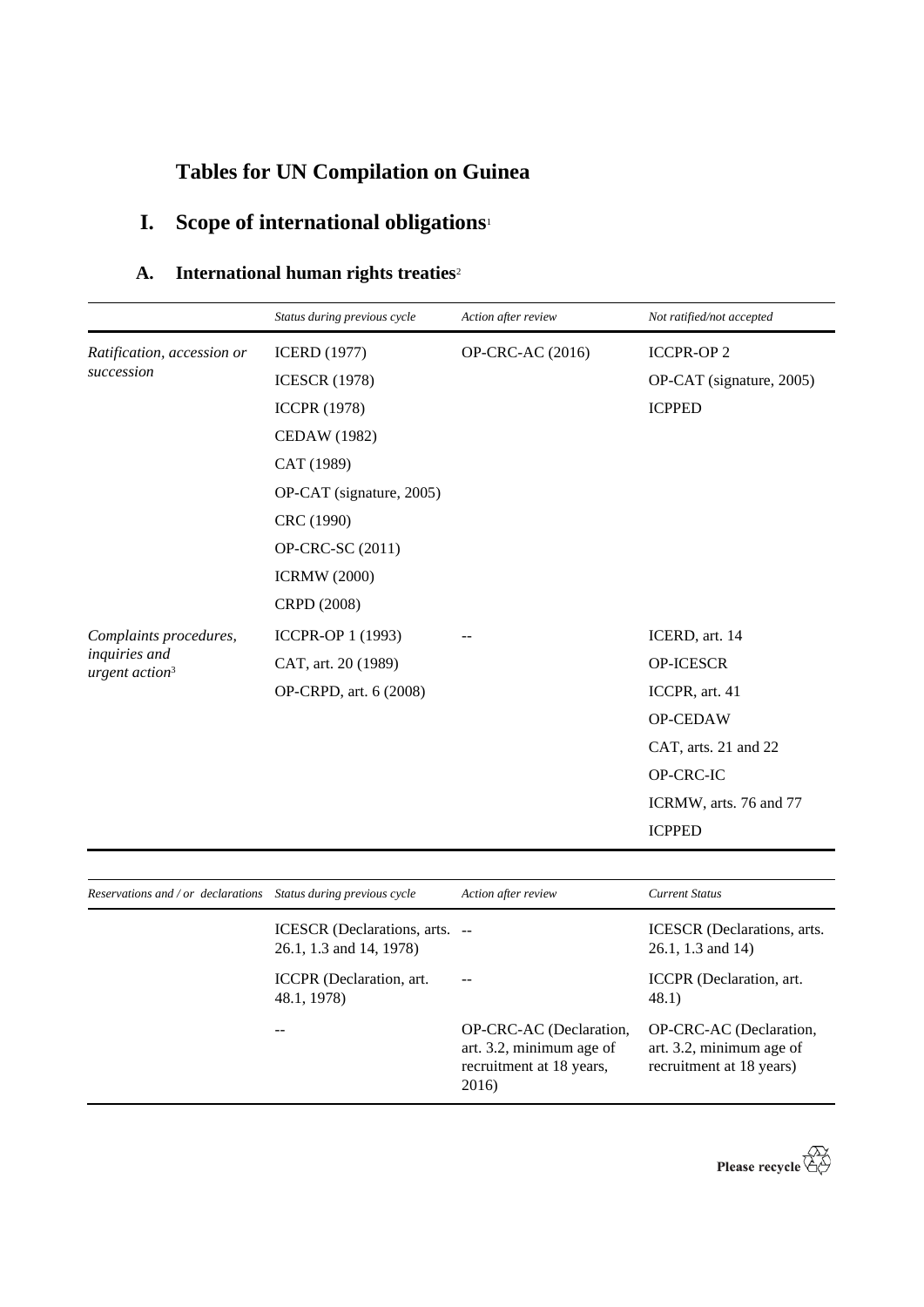|                                          | Status during previous cycle                                                             | Action after review | Not ratified |
|------------------------------------------|------------------------------------------------------------------------------------------|---------------------|--------------|
| Ratification, accession or<br>succession | Convention on the<br>Prevention and Punishment<br>of the Crime of Genocide               |                     |              |
|                                          | Geneva Conventions of 12<br>August 1949 and Additional<br>Protocols thereto <sup>4</sup> |                     |              |
|                                          | Rome Statute of the<br><b>International Criminal Court</b>                               |                     |              |
|                                          | Conventions on refugees<br>and stateless persons <sup>5</sup>                            |                     |              |
|                                          | Palermo Protocol <sup>6</sup>                                                            |                     |              |
|                                          | ILO fundamental<br>Conventions <sup>7</sup>                                              |                     |              |
|                                          | ILO Conventions Nos. 169<br>and 1898                                                     |                     |              |
|                                          | Convention against<br>Discrimination in Education                                        |                     |              |

### **B. Other main relevant international instruments**

# **II. Cooperation with human rights mechanisms and bodies**

## A. Cooperation with treaty bodies<sup>9</sup>

| Treaty body         | Concluding observations<br>included in previous review | Latest report submitted<br>since previous review | Latest concluding<br>observations | Reporting status                                          |
|---------------------|--------------------------------------------------------|--------------------------------------------------|-----------------------------------|-----------------------------------------------------------|
| <b>CERD</b>         |                                                        |                                                  |                                   | Twelfth report<br>overdue since 2000.                     |
| <b>CESCR</b>        |                                                        | 2019                                             | --                                | Initial report pending<br>consideration in<br>March 2020. |
| <b>HR</b> Committee |                                                        | 2017                                             | October 2018                      | Fourth report due in<br>2022.                             |
| <b>CEDAW</b>        |                                                        | 2012                                             | October 2014                      | Ninth report overdue<br>since $2018$ .                    |
| <b>CAT</b>          | May 2014                                               |                                                  |                                   | Second report overdue<br>since $2018$ .                   |

#### **Reporting status**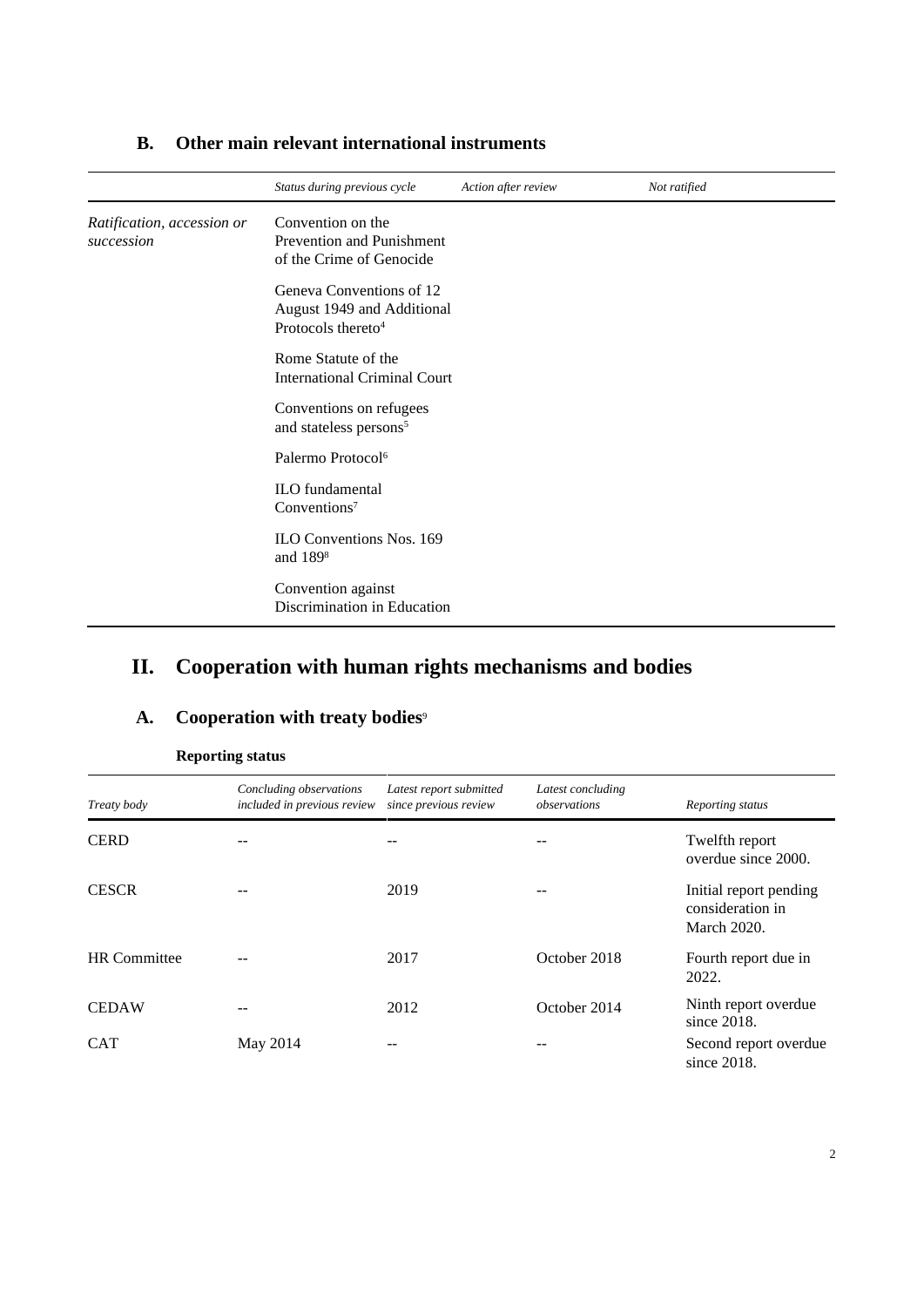| <b>CRC</b>  | February 2013 | 2016 (on OP-CRC-<br>$\sqrt{2018}$ (on CRC) | September 2017 (on<br>AC and OP-CRC-SC) OP-CRC-AC and OP-<br>CRC-SC) / February<br>2019 (on CRC) | Seventh and eighth<br>reports due in 2025. |
|-------------|---------------|--------------------------------------------|--------------------------------------------------------------------------------------------------|--------------------------------------------|
| <b>CMW</b>  | --            | 2015                                       | September 2015                                                                                   | Second report due in<br>2020.              |
| <b>CRPD</b> |               |                                            | --                                                                                               | Initial report overdue<br>since $2010$ .   |

|  | Responses to specific follow-up requests from concluding observations |  |
|--|-----------------------------------------------------------------------|--|
|  |                                                                       |  |

| Treaty body         | Due in | Subject matter                                                                                                                                                                                       | Submitted                     |
|---------------------|--------|------------------------------------------------------------------------------------------------------------------------------------------------------------------------------------------------------|-------------------------------|
| <b>HR</b> Committee | 2020   | Combating corruption; past<br>human rights violations,<br>combating impunity and<br>promoting national<br>reconciliation; and torture<br>and cruel, inhuman or<br>degrading treatment. <sup>10</sup> | $\sim$ $\sim$                 |
| <b>CEDAW</b>        | 2016   | Access to justice and<br>health. $^{11}$                                                                                                                                                             | Reminders sent. <sup>12</sup> |
| <b>CAT</b>          | 2015   | Legal safeguards for persons Reminder sent. <sup>14</sup><br>held in custody; and<br>investigations and<br>prosecutions of torture or ill-<br>treatment data. <sup>13</sup>                          |                               |
| <b>CMW</b>          | 2017   | Transfer of funds; support<br>consular and diplomatic<br>authorities; repatriation; and<br>trafficking of persons. <sup>15</sup>                                                                     | $\overline{\phantom{m}}$      |

## **B. Cooperation with special procedures**<sup>16</sup>

| Status during previous cycle | Current status                                         |
|------------------------------|--------------------------------------------------------|
| N <sub>0</sub>               | <b>Yes</b>                                             |
|                              |                                                        |
|                              |                                                        |
|                              | Albinism $(2016)$                                      |
|                              | Freedom of peaceful assembly and<br>association (2019) |
|                              |                                                        |

*Responses to letters of allegation and urgent appeal* During the period under review 3 communications were sent. The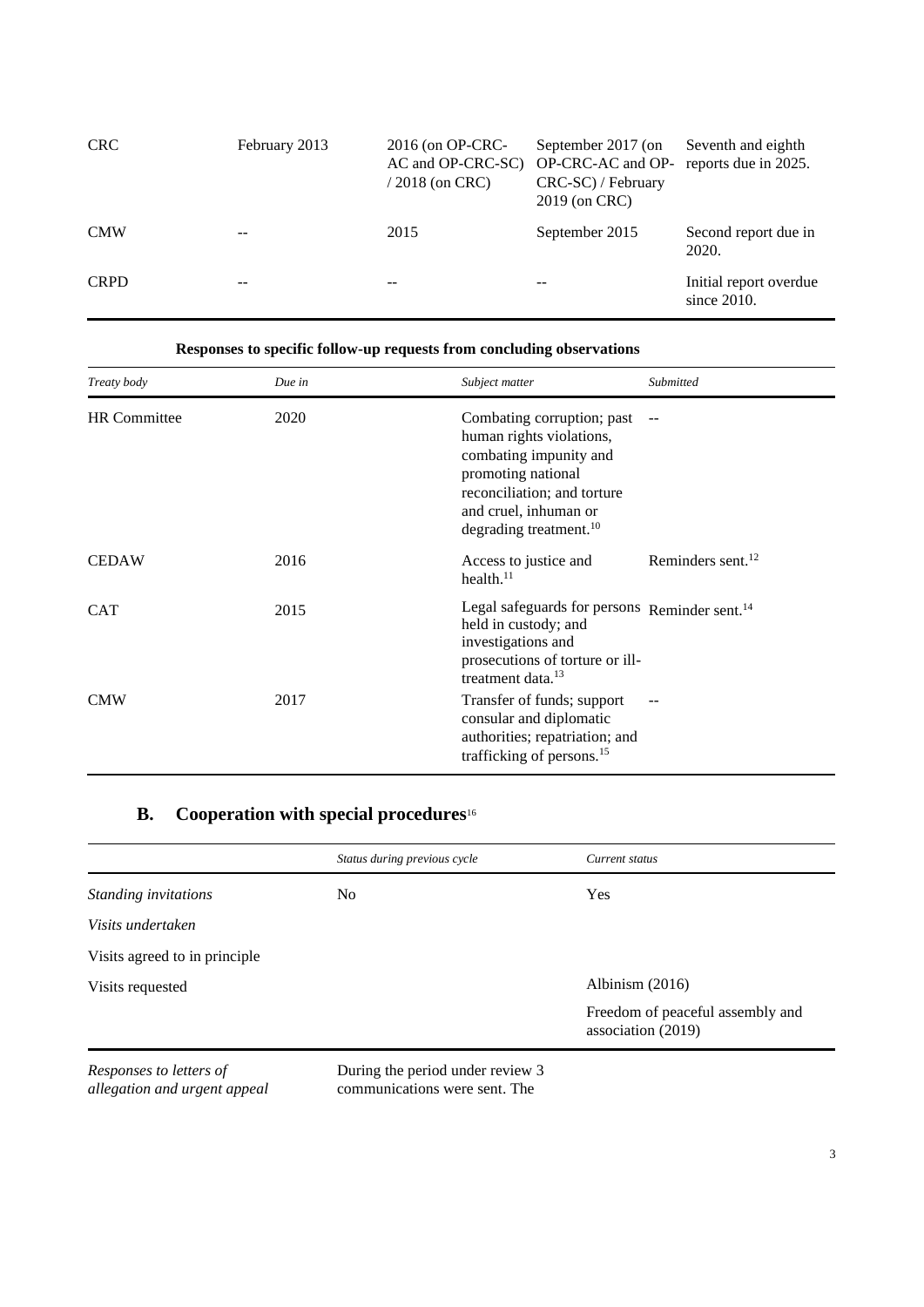#### Government replied to 0 communications

*Follow-up reports and missions* Summary executions

#### **C. Status of national human rights institutions**<sup>17</sup>

| National human rights institution | Status during previous cycle | Status during present cycle <sup>18</sup> |
|-----------------------------------|------------------------------|-------------------------------------------|
|                                   | $- -$                        | $- -$                                     |

*Notes*

- <sup>1</sup> Unless indicated otherwise, the status of ratification of instruments listed in the table may be found on the official website of the United Nations Treaty Collection database, Office of Legal Affairs of the United Nations Secretariat, http://treaties.un.org/. Please also refer to the United Nations compilation on Guinea from the previous cycle (A/HRC/WG.6/21/GIN/2).
- <sup>2</sup> The following abbreviations have been used in the universal periodic review document:

| <b>ICERD</b>     | International Convention on the Elimination of All Forms of     |
|------------------|-----------------------------------------------------------------|
|                  | Racial Discrimination;                                          |
| <b>ICESCR</b>    | International Covenant on Economic, Social and Cultural         |
|                  | Rights;                                                         |
| <b>OP-ICESCR</b> | Optional Protocol to ICESCR;                                    |
| <b>ICCPR</b>     | International Covenant on Civil and Political Rights;           |
| <b>ICCPR-OP1</b> | Optional Protocol to ICCPR;                                     |
| <b>ICCPR-OP2</b> | Second Optional Protocol to ICCPR, aiming at the abolition of   |
|                  | the death penalty;                                              |
| <b>CEDAW</b>     | Convention on the Elimination of All Forms of Discrimination    |
|                  | against Women;                                                  |
| <b>OP-CEDAW</b>  | Optional Protocol to CEDAW;                                     |
| <b>CAT</b>       | Convention against Torture and Other Cruel, Inhuman or          |
|                  | Degrading Treatment or Punishment;                              |
| OP-CAT           | Optional Protocol to CAT;                                       |
| <b>CRC</b>       | Convention on the Rights of the Child;                          |
| OP-CRC-AC        | Optional Protocol to CRC on the involvement of children in      |
|                  | armed conflict:                                                 |
| OP-CRC-SC        | Optional Protocol to CRC on the sale of children, child         |
|                  | prostitution and child pornography;                             |
| OP-CRC-IC        | Optional Protocol to CRC on a communications procedure;         |
| <b>ICRMW</b>     | International Convention on the Protection of the Rights of All |
|                  | Migrant Workers and Members of Their Families;                  |
| <b>CRPD</b>      | Convention on the Rights of Persons with Disabilities;          |
| <b>OP-CRPD</b>   | Optional Protocol to CRPD;                                      |
| <b>ICPPED</b>    | International Convention for the Protection of All Persons      |
|                  | from Enforced Disappearance.                                    |

3 Individual complaints: ICCPR-OP 1, art. 1; OP-CEDAW, art. 1; OP-CRPD, art. 1; OP-ICESCR, art. 1; OP-CRC-IC, art. 5; ICERD, art. 14; CAT, art. 22; ICRMW, art. 77; and ICPPED, art. 31. Inquiry procedure: OP-CEDAW, art. 8; CAT, art. 20; ICPPED, art. 33; OP-CRPD, art. 6; OP-ICESCR, art. 11; and OP-CRC-IC, art. 13. Inter-State complaints: ICCPR, art. 41; ICERD, art. 11; ICRMW, art. 76; ICPPED, art. 32; CAT, art. 21; OP-ICESCR, art. 10; and OP-CRC-IC, art. 12. Urgent action: ICPPED, art. 30.

<sup>4</sup> Geneva Convention for the Amelioration of the Condition of the Wounded and Sick in Armed Forces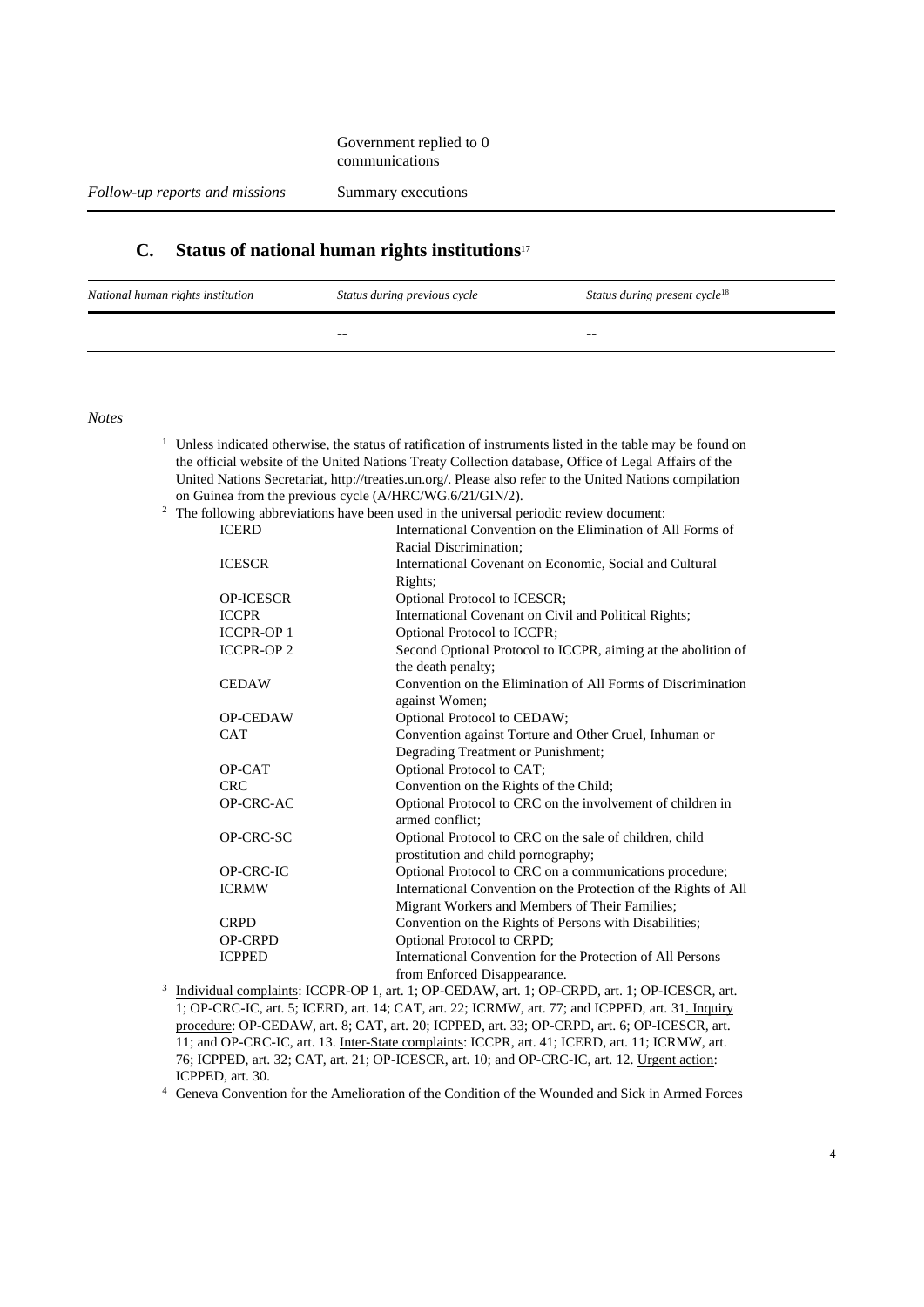in the Field (First Convention); Geneva Convention for the Amelioration of the Condition of Wounded, Sick and Shipwrecked Members of Armed Forces at Sea (Second Convention); Geneva Convention relative to the Treatment of Prisoners of War (Third Convention); Geneva Convention relative to the Protection of Civilian Persons in Time of War (Fourth Convention);Protocol Additional to the Geneva Conventions of 12 August 1949, and relating to the Protection of Victims of International Armed Conflicts (Protocol I); Protocol Additional to the Geneva Conventions of 12 August 1949, and relating to the Protection of Victims of Non-International Armed Conflicts (Protocol II); Protocol Additional to the Geneva Conventions of 12 August 1949, and relating to the Adoption of an Additional Distinctive Emblem (Protocol III). [TO BE EDITED ACCORDING TO STATUS:]. For the official status of ratifications, see Federal Department of Foreign Affairs of Switzerland, at https://www.dfae.admin.ch/eda/fr/dfae/politique-exterieure/droit-internationalpublic/traites-internationaux/depositaire/protection-des-victimes-de-la-guerre.html

- <sup>5</sup> 1951 Convention relating to the Status of Refugees and its 1967 Protocol, 1954 Convention relating to the Status of Stateless Persons, and 1961 Convention on the Reduction of Statelessness.
- <sup>6</sup> Protocol to Prevent, Suppress and Punish Trafficking in Persons, Especially Women and Children, supplementing the United Nations Convention against Transnational Organized Crime.
- 7 International Labour Organization Convention No. 29 concerning Forced or Compulsory Labour; Convention No. 105 concerning the Abolition of Forced Labour; Convention No. 87 concerning Freedom of Association and Protection of the Right to Organise; Convention No. 98 concerning the Application of the Principles of the Right to Organise and to Bargain Collectively; Convention No. 100 concerning Equal Remuneration for Men and Women Workers for Work of Equal Value; Convention No. 111 concerning Discrimination in Respect of Employment and Occupation; Convention No. 138 concerning Minimum Age for Admission to Employment; Convention No. 182 concerning the Prohibition and Immediate Action for the Elimination of the Worst Forms of Child Labour.
- 8 ILO Indigenous and Tribal Peoples Convention, 1989 (No. 169) and Domestic Workers Convention, 2011 (No. 189).
- <sup>9</sup> The following abbreviations have been used in the present document:

| <b>CERD</b>  | Committee on the Elimination of Racial Discrimination;   |
|--------------|----------------------------------------------------------|
| <b>CESCR</b> | Committee on Economic, Social and Cultural Rights;       |
| HR Committee | Human Rights Committee:                                  |
| <b>CEDAW</b> | Committee on the Elimination of Discrimination against   |
|              | Women:                                                   |
| <b>CAT</b>   | Committee against Torture;                               |
| <b>CRC</b>   | Committee on the Rights of the Child:                    |
| <b>CMW</b>   | Committee on the Protection of the Rights of All Migrant |
|              | Workers and Members of Their Families:                   |
| <b>CRPD</b>  | Committee on the Rights of Persons with Disabilities.    |

- <sup>10</sup> CCPR/C/GIN/CO/3, para. 52.
- <sup>11</sup> CEDAW/C/GIN/CO/7-8, para. 66.
- <sup>12</sup> Letter from CEDAW to the Permanent Mission of Guinea to the United Nations Office and other international organizations in Geneva, dated 26 April and 21 September 2017, available from https://tbinternet.ohchr.org/Treaties/CEDAW/Shared%20Documents/GIN/INT\_CEDAW\_FUL\_GIN\_ 27299\_E.pdf and

https://tbinternet.ohchr.org/Treaties/CEDAW/Shared%20Documents/GIN/INT\_CEDAW\_FUL\_GIN\_ 28966\_E.pdf (accessed on 1 November 2019).

<sup>16</sup> For the titles of special procedure mandate holders see: https://spcommreports.ohchr.org/about/abbreviations

<sup>17</sup> According to article 5 of the rules of procedure of the Global Alliance of National Human Rights Institutions (GANHRI), the classifications for accreditation used by the Sub-Committee are: A:

<sup>13</sup> CAT/C/GIN/CO/1, para. 31.

<sup>&</sup>lt;sup>14</sup> Letter from CAT to the Permanent Mission of Guinea to the United Nations Office and other international organizations in Geneva, dated 10 June 2015, available from https://tbinternet.ohchr.org/Treaties/CAT/Shared%20Documents/GIN/INT\_CAT\_FUL\_GIN\_20817\_ E.pdf (accessed on 1 November 2019).

<sup>15</sup> CMW/C/GIN/CO/1, para. 61.